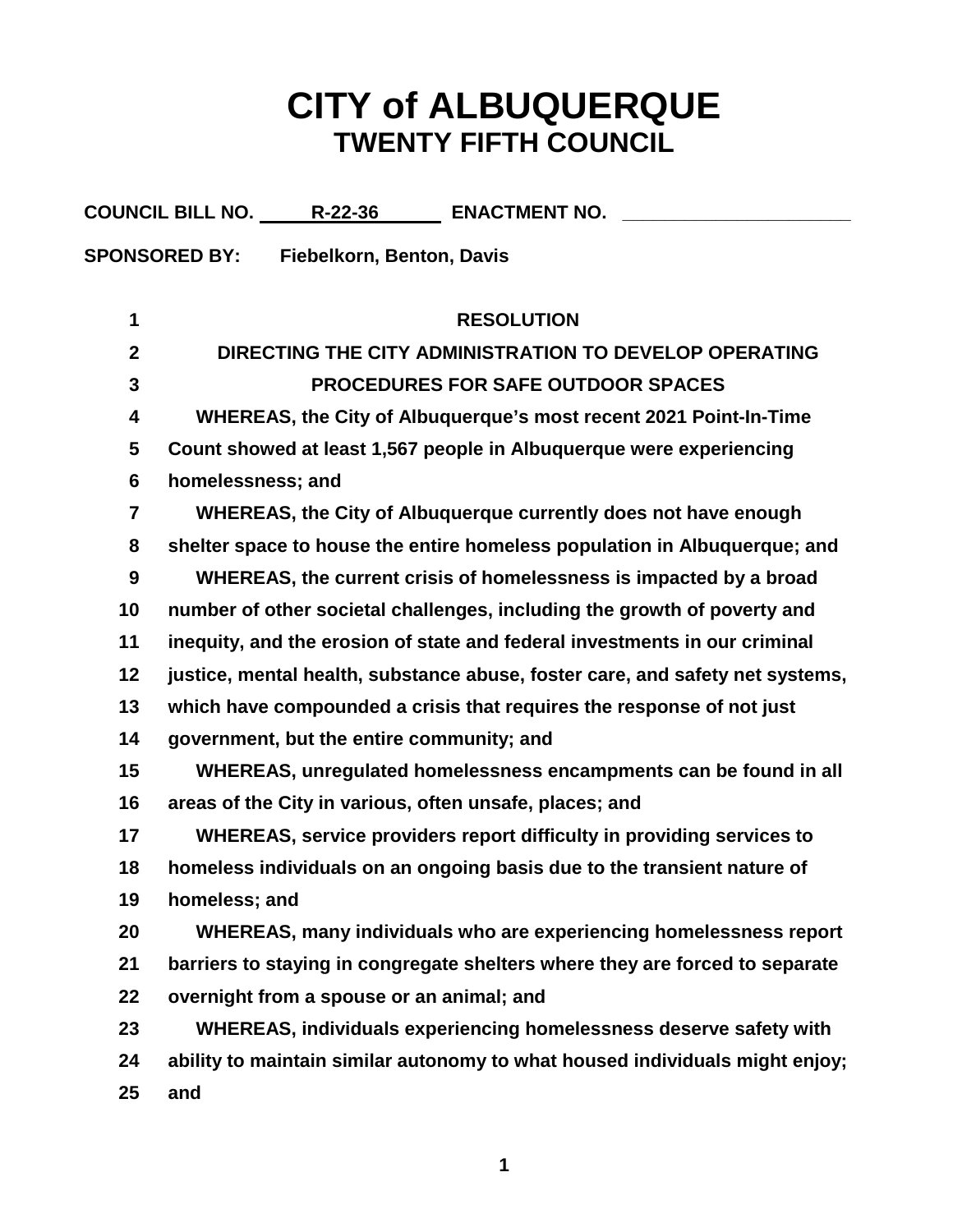**WHEREAS, many cities nationally are experiencing great success with Safe Outdoor Space concepts; and**

 **WHEREAS, the City's focus on solutions for people who are homeless should be a roof-over-head and services to connect individuals with a pathway toward long-term housing, however, the current capacity of our housing and homeless services continuum cannot meet the needs of all those who are homeless and, as an alternative, Safe Outdoor Spaces can offer a sense of safety and community while seeking longer-term housing options; and**

 **WHEREAS, Safe Outdoor Spaces would be a first step in stabilizing a homeless individual's situation so the individual can focus on longer-term stability, including permanent housing and wrap-around services; and**

 **WHEREAS, the 2021 annual update to the City's Integrated Development Ordinance contemplates the addition of a specific land use designation titled "Safe Outdoor Spaces" that would be allowed either conditionally or** 

**permissively in certain zone districts; and**

 **WHEREAS, the implementation of the Safe Outdoor Spaces concept will require certain procedures and safeguards to be in place that may be beyond the general scope of the IDO; and**

 **WHEREAS, the intent of this resolution is to direct the development of such procedures and safeguards to help ensure that the Safe Outdoor Spaces concept can be implemented as effectively as possible while managing the** 

**potential impacts of these unique land uses.**

 **BE IT RESOLVED BY THE COUNCIL, THE GOVERNING BODY OF THE CITY OF ALBUQUERQUE:**

 **SECTION 1. The Family and Community Services Department, the Environmental Health Department and the Albuquerque Community Safety Department, and/or any other relevant department as determined by the City Administration, are directed to develop operating procedures for Safe Outdoor Spaces that promote the health, safety, and welfare of the served population, while helping to mitigate potential impacts on the surrounding communities. The operating procedures for safe outdoor spaces should, at a minimum, address the following:**